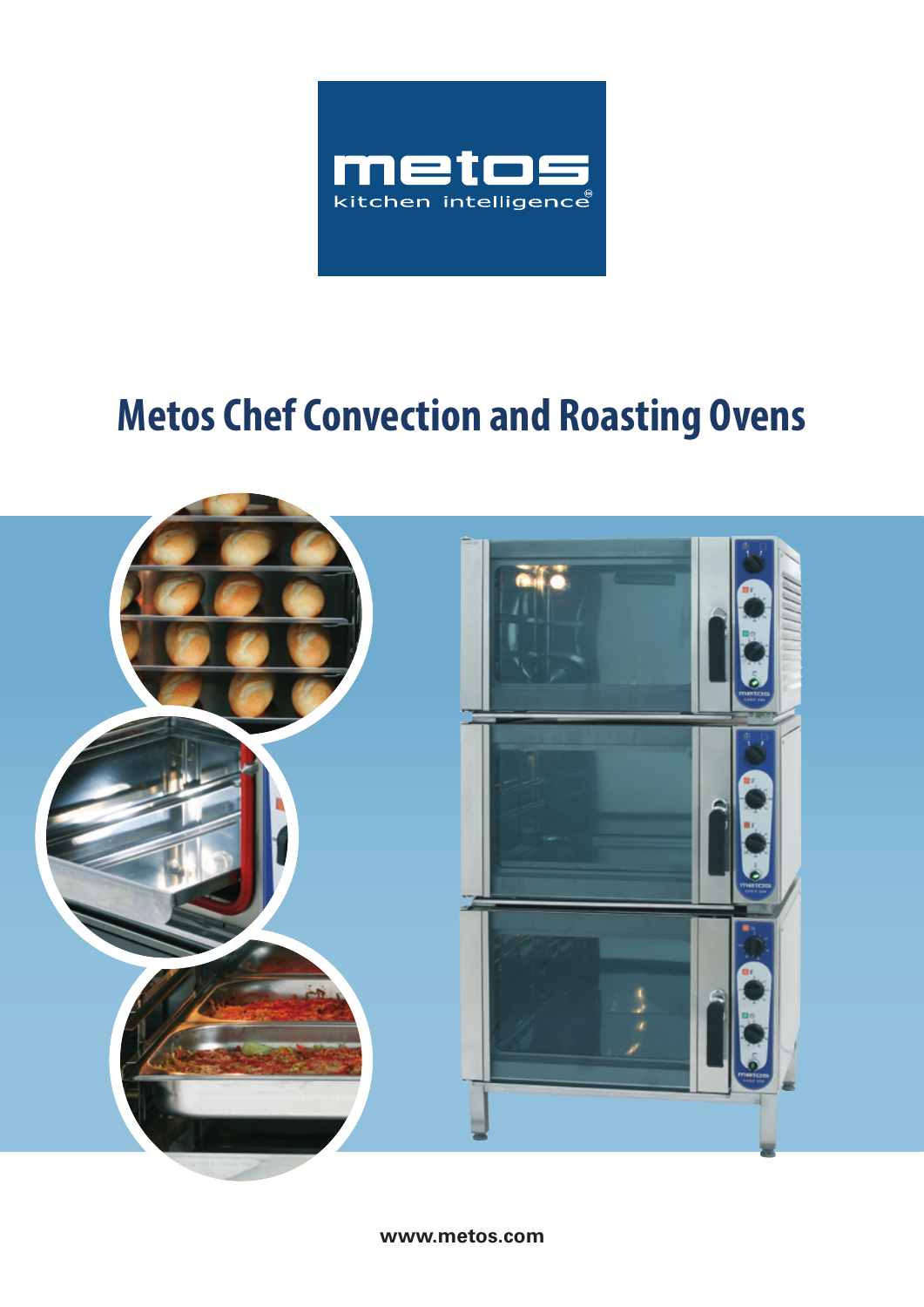# **METOS CHEF 50T AND 40T CONVECTION OVENS**



Chef 40T GN1/1



Chef 50T bakery plates 450x600 mm

**Metos Chef 50T and Chef 40T** ovens are built into the operational Bake-Off baking point for shops, cafés or industrial kitchens.

- equipped with humidifier and large fan
- can be installed separately or assembled in a group

Chef 50T capacity:

- guide rails for 5 bakery plates, size 450x600 mm, standard - guide distance 82 mm
- Accessories
- stand for one unit with plate rack and guide rails for 10 plates

#### Chef 40T capacity:

- in baking 5 x GN1/1 plates, guide distance 80 mm
- **Accessories**
- optional guide rails for 3 x GN1/1 plates for cooking, distance 125 mm
- stands for one, two and three units



| <b>Convection ovens Chef 50T and 40T</b> | Code    | Capacity                                | Dimensions mm | <b>Electric connection</b> |
|------------------------------------------|---------|-----------------------------------------|---------------|----------------------------|
| Chef 50T convection oven                 | 3751965 | for bakery plates 400x600 or 450x600    | 800x800x520   | 400V 3N~ 7.6 kW 16A        |
| Chef 40T convection oven                 | 3751962 | Bake-off/baking 5xGN 1/1                | 800×600×520   | 400V 3N~ 7,6 kW 16A        |
| Chef 40T quide rails                     | 3672071 | for cooking 3xGN1/1                     |               |                            |
| <b>Stands</b>                            |         |                                         |               |                            |
| Chef 50T stand                           | 4570509 | For one unit, guide rails for 10 plates | 800x800x1000  |                            |
| Chef 40T stand 1U                        | 4570925 | For one unit, guide rails for 10 plates | 775x560x1000  |                            |
| Chef 40T stand 2U                        | 4570932 | For two units, guide rails for 7 plates | 775x560x660   |                            |
| Chef 40T stand 3U                        | 4570957 | For three units                         | 775x560x200   |                            |

### **METOS CHEF 240 CONVECTION OVEN**



Chef 240 GN2/1

**Metos Chef 240** is suitable for all cooking and baking.

 $\bullet$  equipped with humidifier and large fan

- can be installed separately or assembled in a group
- Chef 240 capacity:
- cooking 2 x GN 2/1 or 4 x GN 1/1, distance 125 mm
- **Accessories**
- guide rails for baking 3 x GN 2/1 or 6 x GN 1/1, distance 100 mm
- stands for one, two and three units

| <b>Convection oven Chef 240</b> | Code    | <b>Capacity</b>                            | Dimensions mm | <b>Electric connection</b> |
|---------------------------------|---------|--------------------------------------------|---------------|----------------------------|
| Chef 240 convection oven        | 3751958 | 2x GN2/1 or 4x GN1/1                       | 800x800x460   | 400V 3N~ 7.6 kW 16A        |
| Chef 240 oven group 2U          | 3751978 | $2x$ Chef 240 + stand Metos 2928           |               | 400V 3N~ 15,2 kW 16A       |
| Chef 240 oven group 2U+Chef 200 | 3751986 | $2x$ Chef 240 + Chef 200 + stand 2908      |               | 400V 3N~ 16,1 kW 16A       |
| Chef 240 quide rails            | 3593486 | for baking 3xGN 2/1 or 6xGN 1/1            |               |                            |
| <b>Stands</b>                   |         |                                            |               |                            |
| Stand Metos 2948                | 3466135 | Chef 200, 220, 240 (GN2/1) for one unit    | 790x710x900   |                            |
| <b>Stand Metos 2928</b>         | 3293475 | Chef 200, 220, 240 (GN2/1) for two units   | 790x710x660   |                            |
| Stand Metos 2908                | 3293482 | Chef 200, 220, 240 (GN2/1) for three units | 790x710x200   |                            |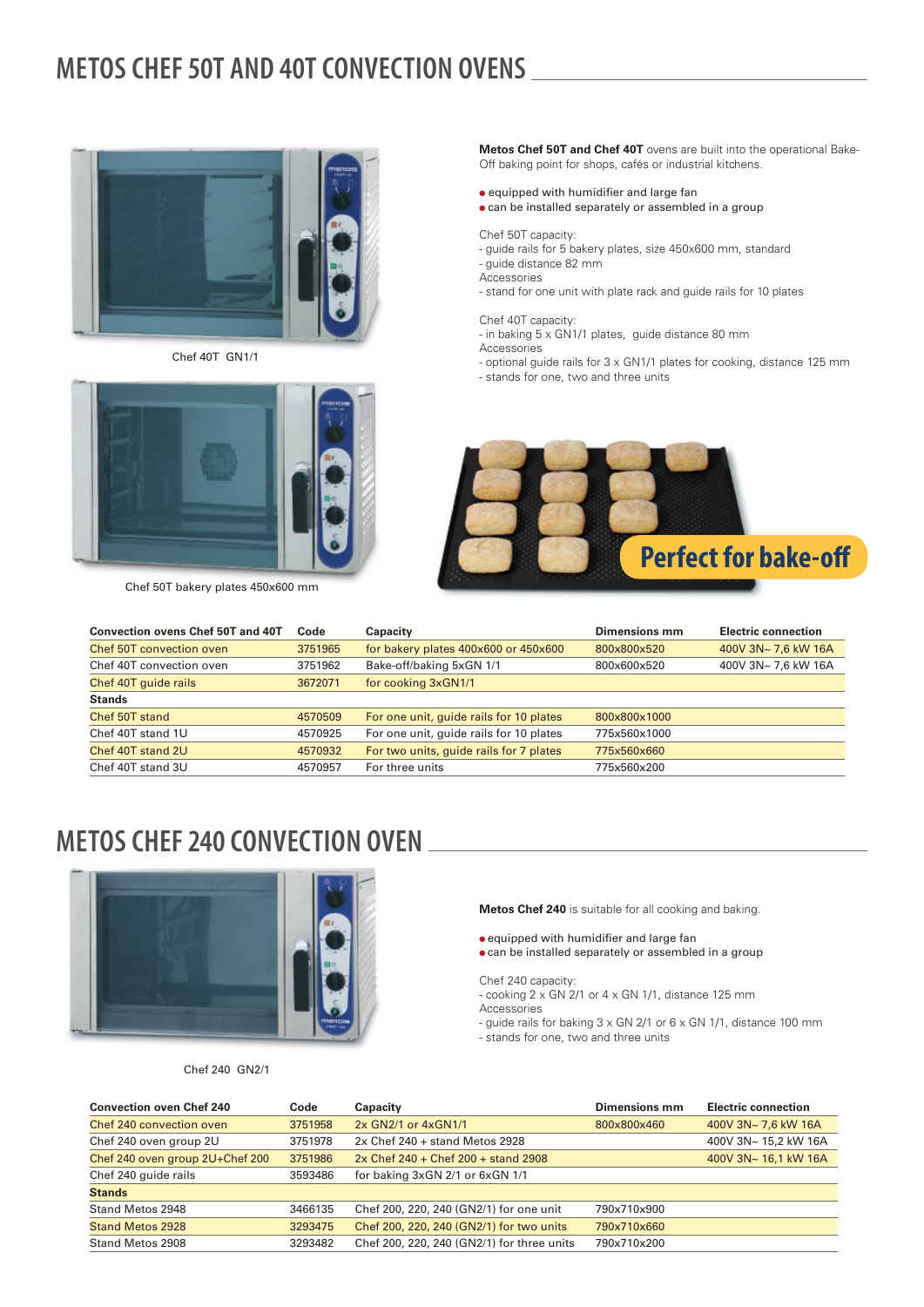## **METOS CHEF 220 ROASTING OVEN**



**Metos Chef 220 roasting oven** is an effective standard oven for industrial kitchens and it is uniformly successful with all kinds of traditional cooking and baking. An optional heat storage stone evens out oven temperature and improves baking results.

#### ● robust standard oven

● can be installed separately or assembled in a group

Chef 220 capacity:

- in baking  $1 \times$  GN 2/1 or 2  $\times$  GN 1/1
- oven with upper and lower guide rails

Accessories

- optional heat storage stone
- Chef 220 GN2/1 stands for one, two and three units

| <b>Roasting oven Chef 220</b>   | Code    | Capacity                                   | Dimensions mm | <b>Electric connection</b> |
|---------------------------------|---------|--------------------------------------------|---------------|----------------------------|
| Chef 220 roasting oven          | 3751969 | 1x GN 2/1 or 2x GN 1/1                     | 800x800x460   | 400V3N~4.7 kW 10A          |
| Chef 220 oven group 2U          | 3751976 | $2x$ Chef 220 + stand Metos 2928           |               | 400V3N~9,4kW 20A           |
| Chef 220 oven group 3U          | 3751982 | $3x$ Chef 220 + stand Metos 2908           |               | 400V3N~14,1kW 25A          |
| Chef 220 oven group 2U+Chef 200 | 3751984 | 2x Chef 220 + Chef 200 + stand 2908        |               | 400V3N~10,3kW 20A          |
| <b>Stands</b>                   |         |                                            |               |                            |
| Stand Metos 2948                | 3466135 | Chef 200, 220, 240 (GN2/1) for one unit    | 790x710x900   |                            |
| <b>Stand Metos 2928</b>         | 3293475 | Chef 200, 220, 240 (GN2/1) for two units   | 790x710x660   |                            |
| Stand Metos 2908                | 3293482 | Chef 200, 220, 240 (GN2/1) for three units | 790x710x200   |                            |
|                                 |         |                                            |               |                            |

### **METOS CHEF 200 PROVING CABINET**



Chef 200 GN2/1

**Metos Chef 200 proving cabinet** ensures uniform baking quality from start to finish. The proving cabinet can be assembled in a group with Chef ovens.

- for proving baking products
- equipped with humidifier and fan
- can be installed separately or assembled in a group

Chef 200 capacity:

-  $4 \times$  GN 2/1 or  $8 \times$  GN 1/1 plates, distance 72 mm

Accessories

- optional guide rails for five 450x600 mm bakery plates, distance 73 mm

| <b>Proving cabinet</b>   | Code    | Capacity                                   | Dimensions mm | <b>Electric connection</b> |
|--------------------------|---------|--------------------------------------------|---------------|----------------------------|
| Chef 200 proving cabinet | 3751975 | 4x GN2/1 or 8xGN 1/1                       | 800x800x460   | 230V 1~0,9 kW 4A           |
| Chef 200 guide rails     | 3595966 | bakery plates 400x600 or 450x600           |               |                            |
| <b>Stands</b>            |         |                                            |               |                            |
| Stand Metos 2948         | 3466135 | Chef 200, 220, 240 (GN2/1) for one unit    | 790x710x900   |                            |
| <b>Stand Metos 2928</b>  | 3293475 | Chef 200, 220, 240 (GN2/1) for two units   | 790x710x660   |                            |
| Stand Metos 2908         | 3293482 | Chef 200, 220, 240 (GN2/1) for three units | 790x710x200   |                            |



Chef 50T stand for one unit, guide rails



Chef 40T stand for one unit,

guide rails

Chef 2928 stand for two units, shelf